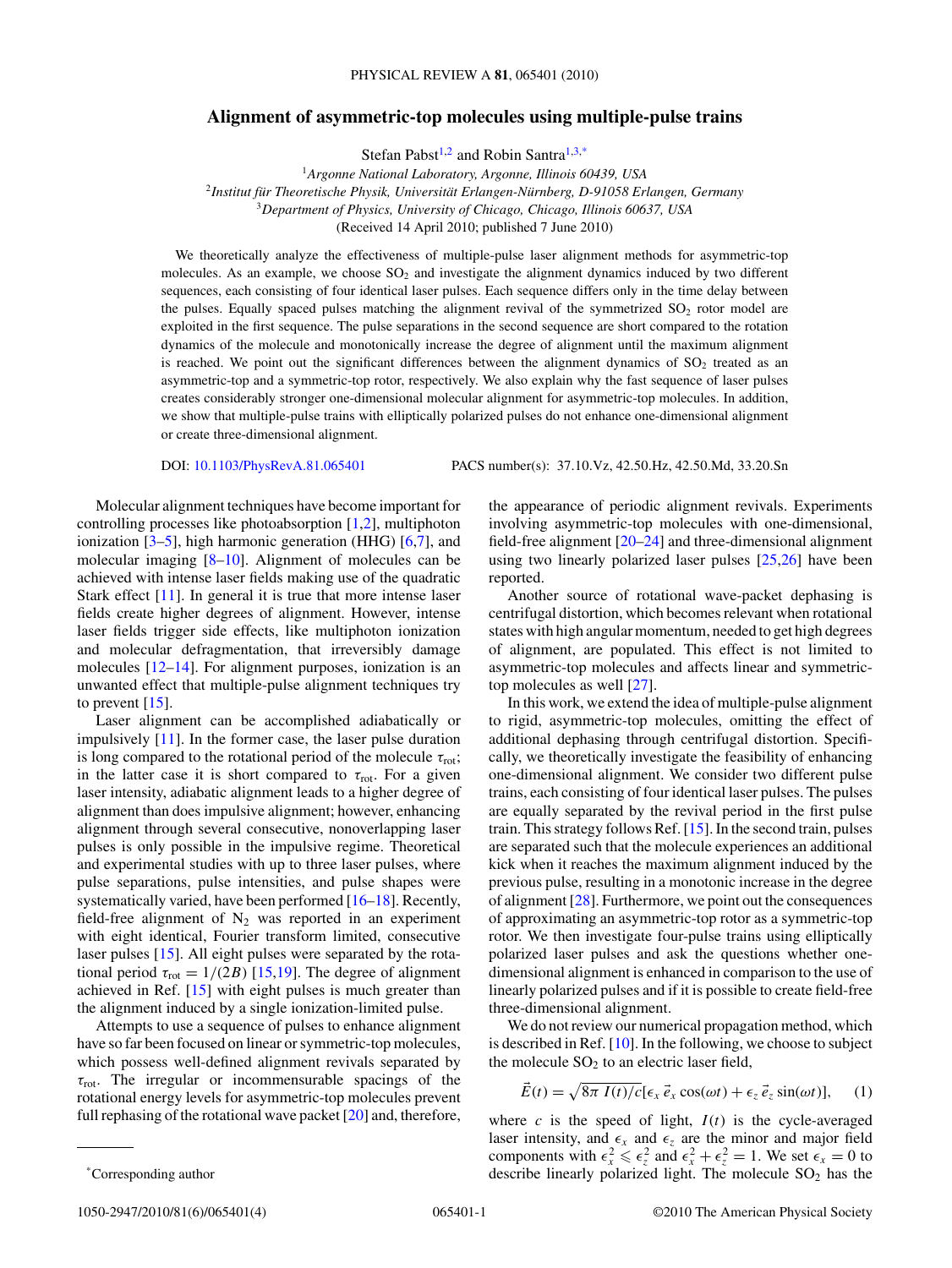<span id="page-1-0"></span>

FIG. 1. (Color online) Alignment dynamics of  $SO_2$ treated, respectively, as a symmetric-top rotor (dashed) and an asymmetric-top rotor (solid), at rotational temperature  $T = 10$  K. From panels (a) to (d) the number of pulses successively increases from one to four. The linearly polarized laser pulses, which are indicated by vertical dashed lines, have a peak intensity of 20 TW*/*cm2 and a pulse duration of 50 fs.

rotational constants  $A = 0.3442$  cm<sup>-1</sup>,  $B = 0.2935$  cm<sup>-1</sup>, and  $C = 2.028 \text{ cm}^{-1}$  [\[29–31\]](#page-3-0) and polarizabilities  $\alpha_{aa}^{\text{pol}} = 20.80 \text{ Å}^3$ ,  $\alpha_{bb}^{\text{pol}} = 18.66 \text{ Å}^3$ , and  $\alpha_{cc}^{\text{pol}} = 31.32 \text{ Å}^3$  [\[32\]](#page-3-0). The nuclear spin statistical weights of  $SO_2$  are 1 if  $|J\tau M\rangle \in A$ ,  $B_a$  and 0 if  $|J\tau M\rangle \in B_c, B_b$ , where  $|J\tau M\rangle$  denotes a rotational eigenstate of an asymmetric-top rotor and  $B_a$ ,  $B_b$ ,  $B_c$ , and A are irreducible representations of  $D_2$  (isomorphic to  $C_{2v}$ ) [\[33\]](#page-3-0).

Figure 1 presents the alignment dynamics of  $SO<sub>2</sub>$ , treated as a symmetric-top rotor and an asymmetric-top rotor, respectively, for a sequence of up to four linearly polarized, consecutive Gaussian-shaped laser pulses spaced equally by  $\tau_{\text{rot}} = 1/(A + B)$ . The laser intensity is 20 TW/cm<sup>2</sup> and the pulse duration (FWHM) is 50 fs. The chosen rotational temperature of 10 K is a realistic estimate that has been experimentally achieved for  $SO_2$  [\[25\]](#page-3-0). The symmetric-top rotor is approximated by symmetrization of the *a* and *b* axes, that is,  $A, B \rightarrow (A + B)/2$  and  $\alpha_{aa}^{\text{pol}}, \alpha_{bb}^{\text{pol}} \rightarrow (\alpha_{aa}^{\text{pol}} + \alpha_{bb}^{\text{pol}})/2$ .

In the symmetric-top model, the molecules show the expected revival dynamics in Fig. 1. By increasing the number of laser pulses [Figs.  $1(a)$ – $1(d)$ ], the maximum alignment increases monotonically from  $\langle \cos^2 \theta_{zc} \rangle = 0.52$  (one pulse) to  $\langle \cos^2 \theta_{zc} \rangle = 0.68$  (four pulses). When SO<sub>2</sub> is treated exactly as an asymmetric-top rotor, no regularly repeating alignment motion can be identified. The dephasing, due to the incommensurable spacing between the rotational energy levels, increases with time and is the reason why the maximum alignment achieved after the fourth laser pulse is weaker than the alignment created directly after the third laser pulse [cf. Fig. 1(d)].

Another question we want to address is whether multiple elliptically polarized laser pulses can be used to create three-dimensional alignment in the same manner as linearly polarized laser pulses can be used to achieve one-dimensional alignment. Figure 2 shows a direct comparison of the



FIG. 2. (Color online) Alignment dynamics of  $SO<sub>2</sub>$  for linearly polarized (dashed) and elliptically polarized (solid) laser pulses with  $\epsilon_z^2 = 0.5462$ . The peak intensity associated with the *z* direction (20 TW*/*cm2) is kept the same in both cases, as is the pulse duration of 50 fs. SO2 is treated in both cases as an asymmetric-top rotor.

alignment of  $SO<sub>2</sub>$  (treated as an asymmetric-top rotor) for four linearly  $(\epsilon_x = 0)$  and four elliptically polarized laser pulses ( $\epsilon_z^2 = 0.5462$ ). The specific value of  $\epsilon_z^2$  for elliptically polarized light is chosen such that optimal three-dimensional alignment is obtained [\[34\]](#page-3-0). The laser intensity associated with the *z* direction is the same for both types of polarized laser pulses. The total intensity of the elliptically polarized laser pulses is adjusted accordingly.

The additional electric field in the perpendicular *x* direction decreases the  $\langle \cos^2 \theta_{zc} \rangle$  alignment [cf. Fig. 2(a)] and simultaneously increases the alignment of the body-fixed *c* axis in the *x* direction ( $\langle \cos^2 \theta_{xc} \rangle$ ). However, elliptically polarized laser pulses improve the alignment of the molecules in the elliptical polarization plane of the laser pulses (*zx* plane), which is given by  $\langle \cos^2 \theta_{yb} \rangle$  [see Fig. 2(b)]. The alignment dynamics of  $\langle \cos^2 \theta_{xa} \rangle$  are counterintuitive and show an antialignment effect rather than an alignment effect [cf. Fig. 2(c)]. By analyzing all  $\langle \cos^2 \theta_{lm} \rangle$ , we find that each molecular axis is aligned or antialigned simultaneously in the *x* and *z* directions. From the relation  $\sum_{m'} \langle \cos^2 \theta_{lm'} \rangle = \sum_{l'} \langle \cos^2 \theta_{l'm} \rangle = 1 \forall l, m$ , it follows that the alignment in the *y* direction is reversed from the alignment in the  $x$  and  $z$  directions. Since the molecular alignments  $\langle \cos^2 \theta_{zc} \rangle$  and  $\langle \cos^2 \theta_{xc} \rangle$  are strongly pronounced, the molecular *a* and *b* axes are antialigned in these two space-fixed directions and, hence, aligned in the *y* direction  $(\langle \cos^2 \theta_{ya} \rangle$  and  $\langle \cos^2 \theta_{yb} \rangle$ ). Only in the adiabatic limit would we see strong alignment in  $\langle \cos^2 \theta_{xa} \rangle$ ,  $\langle \cos^2 \theta_{yb} \rangle$ , and  $\langle \cos^2 \theta_{zc} \rangle$ .

Improving the degree of alignment of symmetric-top molecules by applying consecutive laser pulses at maximum alignment can be done either at the first alignment peak directly after the previous pulse or at later times at alignment revivals. In the case of asymmetric-top molecules, the accessibility of revivals is limited to the very first revivals (cf. Fig. 1) and the maximum achievable degree of alignment is reduced in comparison to the linear and symmetric-top rotor models. However, the dynamics immediately following the first laser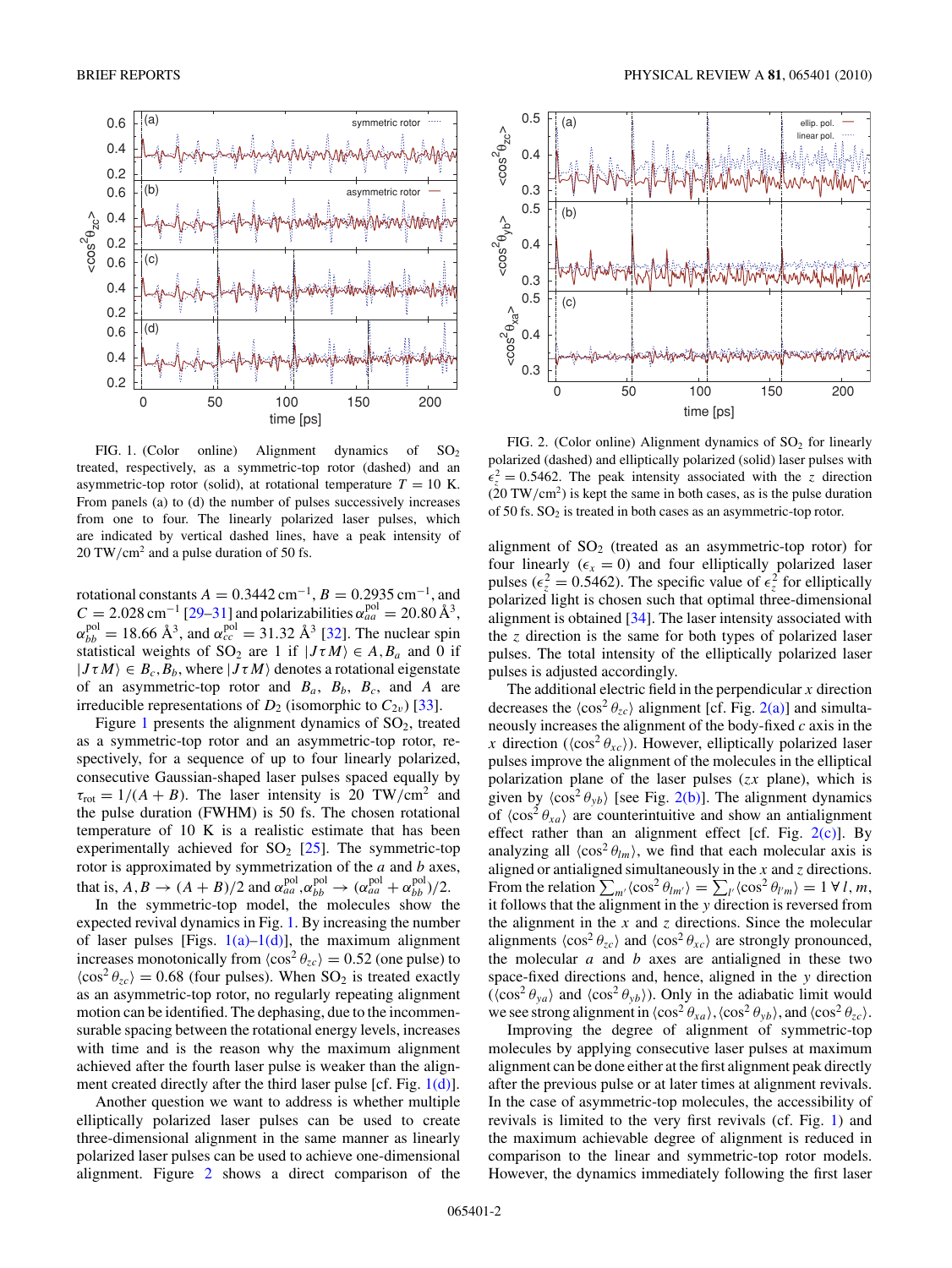<span id="page-2-0"></span>

FIG. 3. (Color online) Alignment dynamics of  $SO_2$  treated, respectively, as a symmetric-top rotor (dashed) and an asymmetrictop rotor (solid). The four laser pulses are linearly polarized with a peak intensity of 20 TW*/*cm2. The shaded areas indicate the FWHM width of 50-fs pulses centered around the vertical, dashed lines.

pulse are almost identical for both rotor models, since the dephasing effects are still small. It is in this time frame that the very first alignment peak occurs. Therefore, applying subsequent laser pulses close to the very first laser pulse promises better alignment. In that way the alignment is increasing monotonically until it has reached its maximum degree of alignment. In Fig. 3 such a pulse sequence is presented. The alignment profiles for both rotor models are almost identical with a maximum alignment comparable with the revival kicking technique for symmetric-top rotors shown in Fig. [1\(d\).](#page-1-0) The alignment response, which is the time after a pulse until maximum alignment is reached, decreases with the number of pulses—and so does the spacing between neighboring laser pulses [\[28\]](#page-3-0). This limits the maximum number of laser pulses that may be employed to accomplish field-free alignment. However, the maximum degree of alignment for both rotor models differs by less than 1% in Fig. 3.

By exploiting the same method for elliptically polarized laser pulses, we find that the alignment dynamics for the symmetric-top and asymmetric-top rotor models are identical in terms of  $\langle \cos^2 \theta_{ze} \rangle$  [cf. Fig. 4(a)], as in the linearly polarized case (cf. Fig. 3). The alignment of the asymmetric-top rotor model in the polarization plane, which is characterized by  $\langle \cos^2 \theta_{yb} \rangle$ , is enhanced compared to the symmetric-top rotor model [cf. Fig.  $4(b)$ ]. During all four laser pulses the alignment  $\langle \cos^2 \theta_{xa} \rangle$  stays almost isotropic and increases only slightly. However,  $\langle \cos^2 \theta_{xa} \rangle$  does not show any antialignment within the first few picoseconds [see Fig.  $4(c)$ ] like Fig.  $2(c)$ shows for the revival-kicking pulse sequence. The lack of  $\langle \cos^2 \theta_{xa} \rangle$  alignment is not a problem of intensity; it is the result of the rich rotational dynamics of the asymmetrictop rotor  $SO_2$ . Only in the limit of adiabatic alignment does



FIG. 4. (Color online) Alignment dynamics of  $SO_2$  treated, respectively, as a symmetric-top rotor (dashed) and an asymmetrictop rotor (solid). The four laser pulses are elliptically polarized with  $\epsilon_z^2 = 0.5462$ , a peak intensity of 36.6 TW/cm<sup>2</sup> ( $I_z = 20$  TW/cm<sup>2</sup>), and a pulse duration of 50 fs.

this motion cease and all three molecular axes become well aligned.

In conclusion, we studied multiple-pulse alignment of asymmetric-top molecules, using  $SO<sub>2</sub>$  as an example. We showed that approximating an asymmetric-top molecule as a symmetric-top rotor has significant consequences for the alignment dynamics; specifically, alignment revivals do not occur for asymmetric-top molecules. The dephasing of the rotational wave packet for asymmetric-top molecules limits the effectiveness of aligning the molecules by multiple pulses applied at alignment revivals. Enhanced alignment for asymmetric-top molecules can be better accomplished by a fast train of pulses. Here the time delays between consecutive pulses are small compared to the rotational time scale such that dephasing effects are minimized. Therefore, for this method the maximum degree of alignment is not affected by the more complex rotational dynamics of an asymmetric-top molecule. However, when elliptically polarized pulses are used, none of these approaches attains significant three-dimensional alignment or improves the one-dimensional alignment further. We conclude that a train of elliptically polarized laser pulses is not suitable for achieving field-free three-dimensional alignment.

We thank James P. Cryan, Christian Buth, and Ryan N. Coffee for inspiring discussions and Cassandra Hunt for comments on the manuscript. This work was supported by the Office of Basic Energy Sciences, US Department of Energy under Contract No. DE-AC02-06CH11357.

- [1] C. Z. Bisgaard, O. J. Clarkin, G. Wu, A. M. D. Lee, O. Gessner, C. C. Hayden, and A. Stolow, [Science](http://dx.doi.org/10.1126/science.1169183) **323**, 1464 [\(2009\).](http://dx.doi.org/10.1126/science.1169183)
- [2] E. R. Peterson, C. Buth, D. A. Arms, R. W. Dunford, E. P. Kanter, B. Krässig, E. C. Landahl, S. T. Pratt, R. Santra, S. H. Southworth, and L. Young, [Appl. Phys. Lett.](http://dx.doi.org/10.1063/1.2890846) **92**, 094106 (2008).